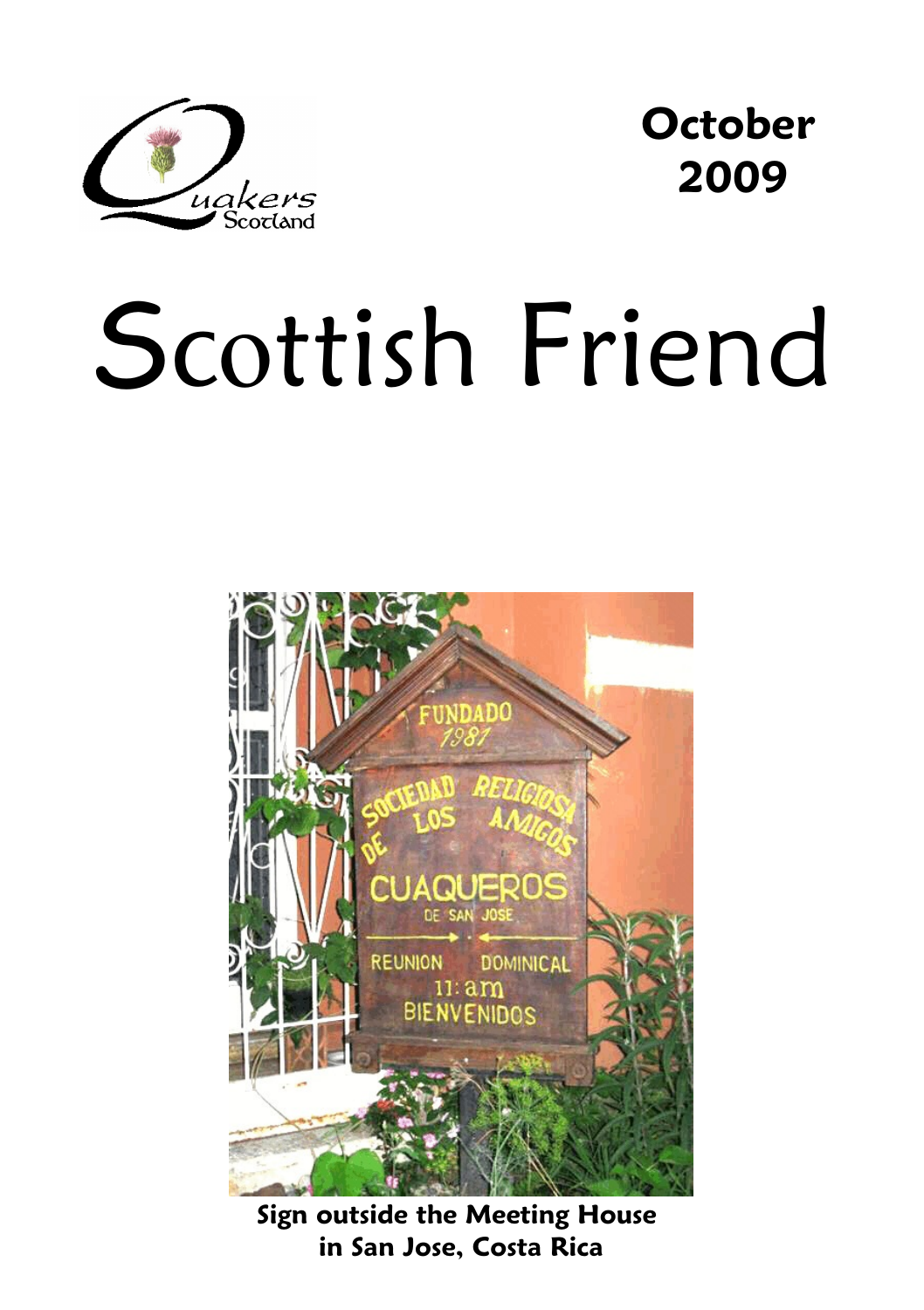# **Contents**

| 3. 10:10 Campaign                                      |                                               |
|--------------------------------------------------------|-----------------------------------------------|
|                                                        | <b>Margaraet Gladden and Margaret Peacock</b> |
| 5. John Wigham (Enjoyment) Trust Report Anne Miller    |                                               |
| 8. Church of Scotland General Assembly                 |                                               |
|                                                        | <b>Margaret Mortimer</b>                      |
| 11. Church and Society Network                         | <b>Barbara Potter</b>                         |
| 12. Meeting for Sufferings                             | <b>Peter Kennedy</b>                          |
| 14. Christmas Song                                     | <b>Andrew Kinnear</b>                         |
| 15. Quaker Committee for Christian and Interfaith      |                                               |
| <b>Relations</b>                                       | <b>Margaret Peacock</b>                       |
| 16. Report from Representative Friend Pamala McDougall |                                               |
| 18. September General Meeting                          | Daphne Wassermann                             |
| 20. Invitation to November GM                          | <b>Robin Waterston</b>                        |

Rowan Eisner took the photograph.

The next *Scottish Friend* will be constructed in the middle of January, or as soon as the agenda for March GM is known. Please send material to me, Margaret Peacock, at 16 Drumlin Drive, Milngavie, G62 6LN, or nmipeacock@yahoo.co.uk.

If your article has already appeared in a regional newsletter, please change it a bit, so as not to bore some of the SF readers! Many thanks to all who have made suggestions. Please go on sending me news, reports, thoughts and pictures.

The opinions expressed in this publication are those of the writers and not necessarily the opinions of the Society of Friends in Scotland, Britain Yearly Meeting or elsewhere.



Published by Quakers in Scotland, 01496 850 006 Printed on recycled paper by Print Force, Milngavie, 0141 956 1052 $\mathbf{C}$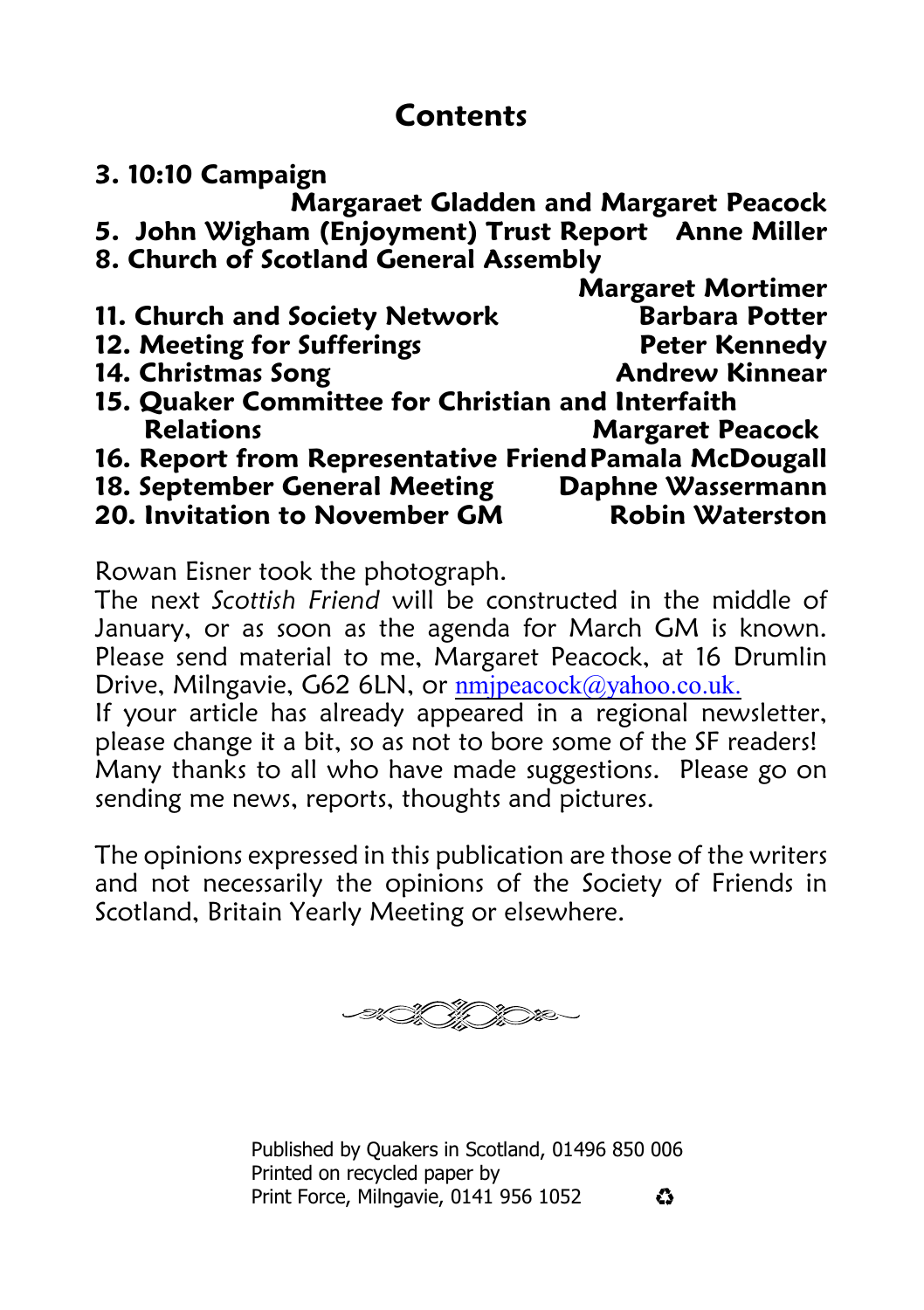

### **Paper introducing the 10:10 campaign for West Scotland Area Meeting 17<sup>th</sup> October.**

The rate at which carbon dioxide is added to the Earth's atmosphere is not sustainable. The concentration of carbon dioxide in air began to rise in the  $19<sup>th</sup>$  century when industry changed from relying on energy from 'renewables', such as water power, to burning fossil fuels. Additionally, in Britain domestic consumption of energy has increased from the 1940s when most households were without fridges, washing machines, central heating and cars.

The Climate Change Act is a 'world class piece of legislation' according to Friends of the Earth, but there is fear among members of the government Committee on Climate Change and 'green' activists alike that principle is not being converted into action with sufficient urgency.

The idea of the 10:10 Campaign came to Franny Armstrong as she walked across Hyde Park to a meeting with Ed Miliband. Franny Armstrong makes films to promote action on climate change. She had just read a paper by the Public Interest Research Centre calling for the UK to reduce carbon emissions by 10% in 2010, otherwise we pass the stage when we can make a significant contribution to world-wide efforts. She floated the idea at the meeting and Ed Miliband said it wouldn't work.

The purpose of the 10:10 Campaign is not only to do our own bit to reach the target of a 10% reduction in carbon emissions in 2010, but to give support to Ed Miliband in negotiations, and put pressure on other governments at the Copenhagen summit. That's why the immediate urgency to sign up.

Since the launch of the Campaign which has been promoted by the Guardian newspaper about 35,500 individuals and over 1000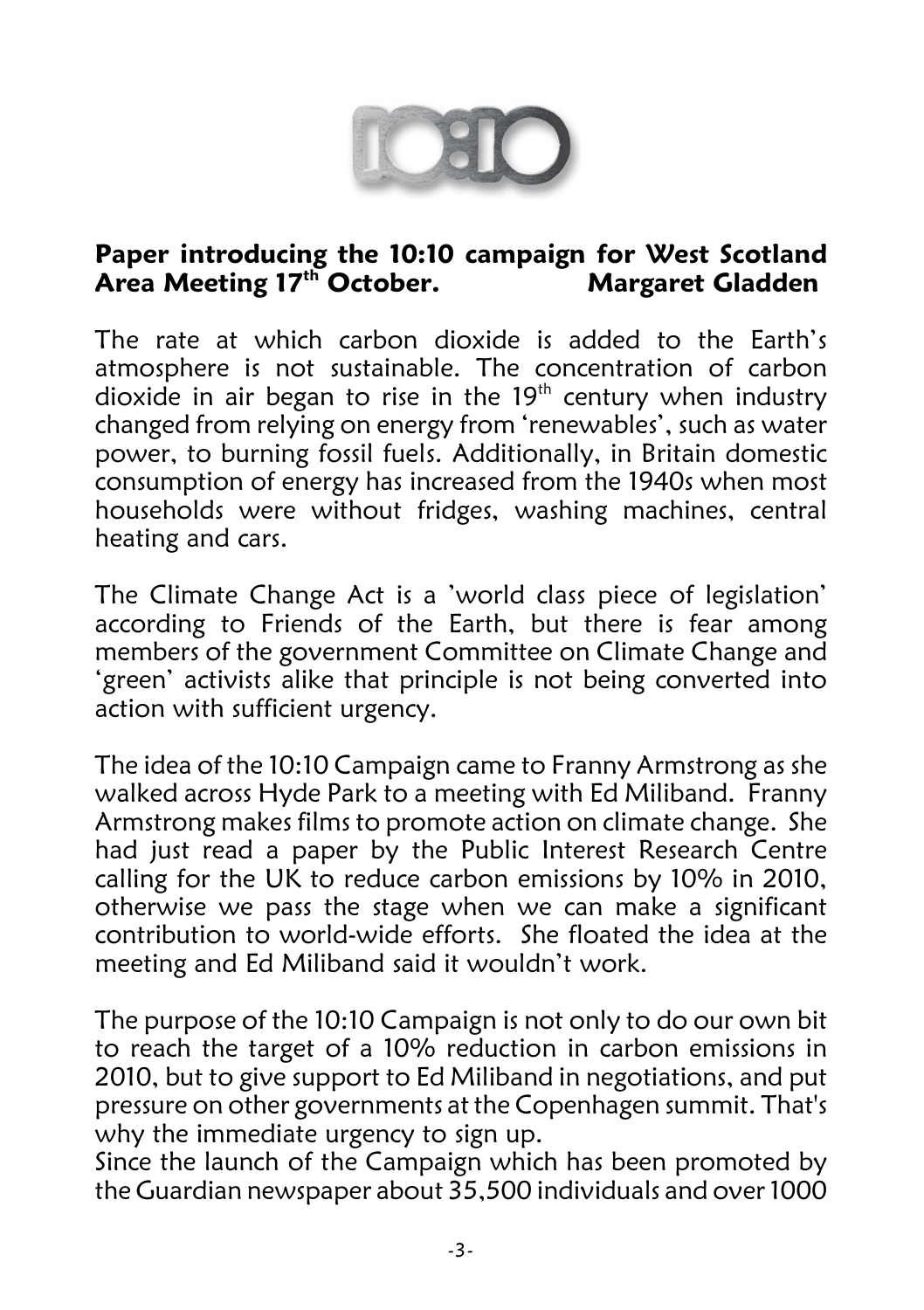organisations have joined, including B&Q, Microsoft UK, Domino UK, British Gas, the British Medical Journal, Manchester City and other district councils and Edinburgh University.

The target for individuals is to prevent 1.5 tonnes of carbon dioxide reaching the air (on average we are each responsible for about 14 tonnes yearly). We can do this by reducing our electricity and gas consumption, traveling less by air and car, buying fewer electronic gadgets, eating vegetarian meals and better still vegan meals, buying fewer new clothes, using less water – because energy is consumed in pumping and purifying it, using recycled paper and reducing paper use - because shredding trees to produce paper uses enormous amounts of energy. For further information go to [www.guardian.co.uk/environment.](mailto:nmjpeacock@yahoo.co.uk.) Look for 'Climate Change 10:10 starts here'.

For organisations joining the Campaign the rules are more stringent. They should monitor their energy use over a year (a baseline year) before making cuts during an action year in four areas – grid electricity, on site fossil fuel use, vehicle fuel use and air travel. (In fact it is preferable for individuals too to monitor their energy use before taking action because the guidelines for individuals are based on average use in the whole population). The details for organisations can be found at [http://downloads.1010uk.org/docs/1010%20Organisations%20](mailto:nmjpeacock@yahoo.co.uk.) [Methodology.pdf.](mailto:nmjpeacock@yahoo.co.uk.)

A representative from Community Energy Scotland is willing to come to our Summer Weekend in Kindrogan to explain to us how to reduce still further the energy requirements of our Meeting Houses. This Company is a charity which specialises in helping communities to obtain grants to reduce energy use and promote the use of renewable sources of energy. There is more<br>information on their web site at information on their web site at www.communityenergyscotland.org.uk

**MG** in the contract of the contract of the contract of the contract of the contract of the contract of the contract of the contract of the contract of the contract of the contract of the contract of the contract of the co

(West Scotland AM has minuted its support of Devon AM's minute to Meeting for Sufferings calling on the Society of Friends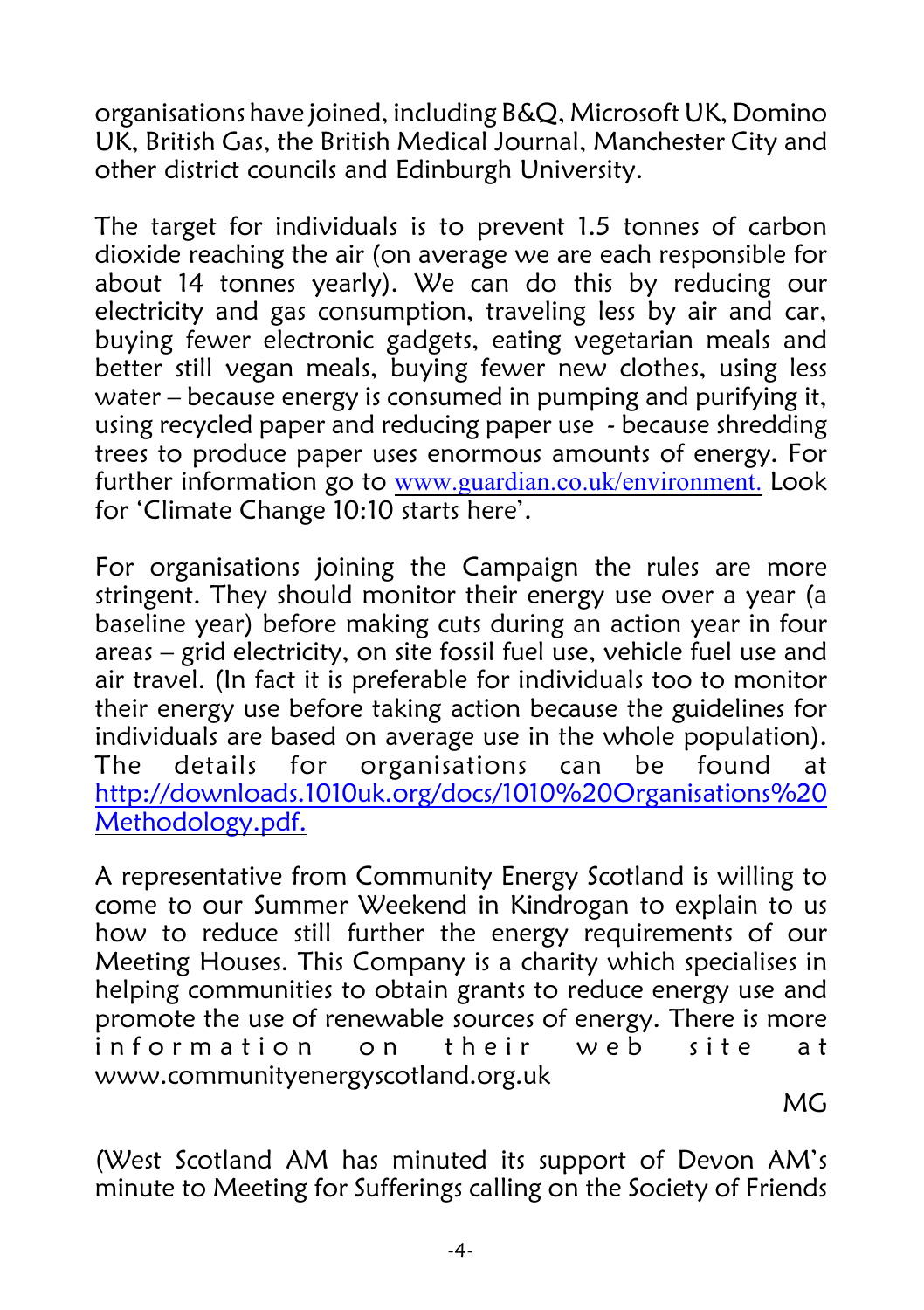to sign up corporately to 10:10. Management Meeting has already stated its intention to reduce the carbon consumption of Friends' House in this way, but obviously has no mandate to speak for the Society. As I read it, the requirement for a participating organisation is to comply with 10:10 in its central office and to strongly urge its regional offices and its individual members to do the same, whether or not they are simultaneously taking part in another scheme.)

MP

# **JOHN WIGHAM (ENJOYMENT) TRUST**

### **Annual Report For 2008 Anne Miller, Convener of Trustees**

The John Wigham (Enjoyment) Trust continued its very happy role of giving grants to 'deserving persons resident in Scotland who owing to straitened circumstances are unable to enjoy the usual pleasures in life, the purpose of such grants being to provide the recipients with some additional comfort or pleasure of an exceptional nature over and above the usual necessities of life'. During 2008, fourteen such awards were made (or committed for payment in 2009), totalling £7,399. These left the fund standing at £23,534 at the end of December.

2008 was a more active year for the JW(E)T committee than 2007, and it would appear that the new procedure, making it easier for folk to apply for awards, seems to be bearing fruit. We hope that Quakers will continue to be pro-active in encouraging people who might fit the criteria to apply for some additional comfort or pleasure of an exceptional nature. It must be emphasised that grants cannot be made to reimburse someone retrospectively, for instance for an event that has already occurred, or for goods already purchased.

One of the joys of administering this trust is that of hearing afterwards of the great enjoyment that even modest grants have added to people's lives. The most frequent reason for applying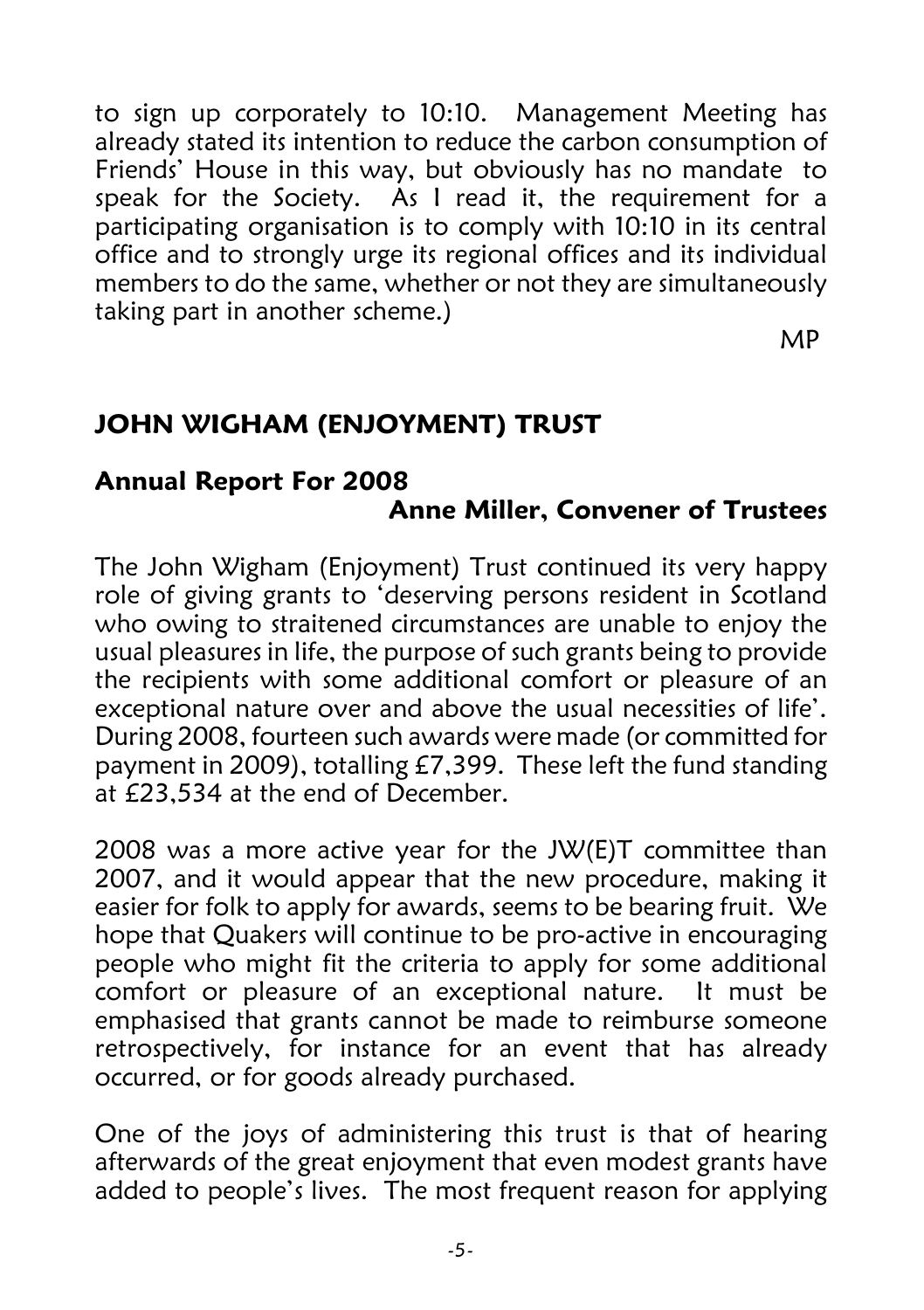for an award is for a holiday, but the variety of such holidays is quite wide, ranging from a week's holiday locally, to helping a mother and her 10-year-old son to visit Canada, where he was able to undertake some swimming-training and competitions. He wrote afterwards "Thank you for the money. I had lots of fun in Canada. I went to Canada's Wonderland and went on the biggest and hiest roller coaster. I went to niagra falls and they were really good. It was a great holiday. I swam with professional swimers. Thank you very much."

We were very pleased to receive the following report from a Chechen refugee family, now living in Scotland, who enjoyed a week's holiday. The mother wrote "We went to the beach and spent time on the beach. Went to the swimming pool in the centre and the children played in the soft-play centre a couple of times. We walked to Burntisland and the children went on the carousel. We walked to Kirkcaldy twice. Paid all our attention to the children. D. and G. learned new words. I am much calmer now, more relaxed and not so nervous, just different! R. now goes to sleep earlier instead of 12 or 1 am, because we couldn't sleep".

Coming in as a close second, the next most frequent reason for applying for an award has been to enable the applicant to attend a residential course, or a series of classes in their locality to learn some skill which would make a difference to their lives, or to attend a conference or retreat, giving them a new experience. One award was given to enable the beneficiary to undertake a course to learn how to teach yoga. The report told us "I was very grateful to the trust for the help towards the training costs. ... The training course has given me an outlet in a time of stress and given me another focus. The course is thorough and well delivered. I am enjoying it and finding I am learning a lot in so many different ways. I would like to use some of the skills and knowledge that I am gaining so that other people can experience the benefits of yoga practice. Thank you again."

A few of the applications are for events that do not fall into the category of a holiday or a course, but could be to attend concerts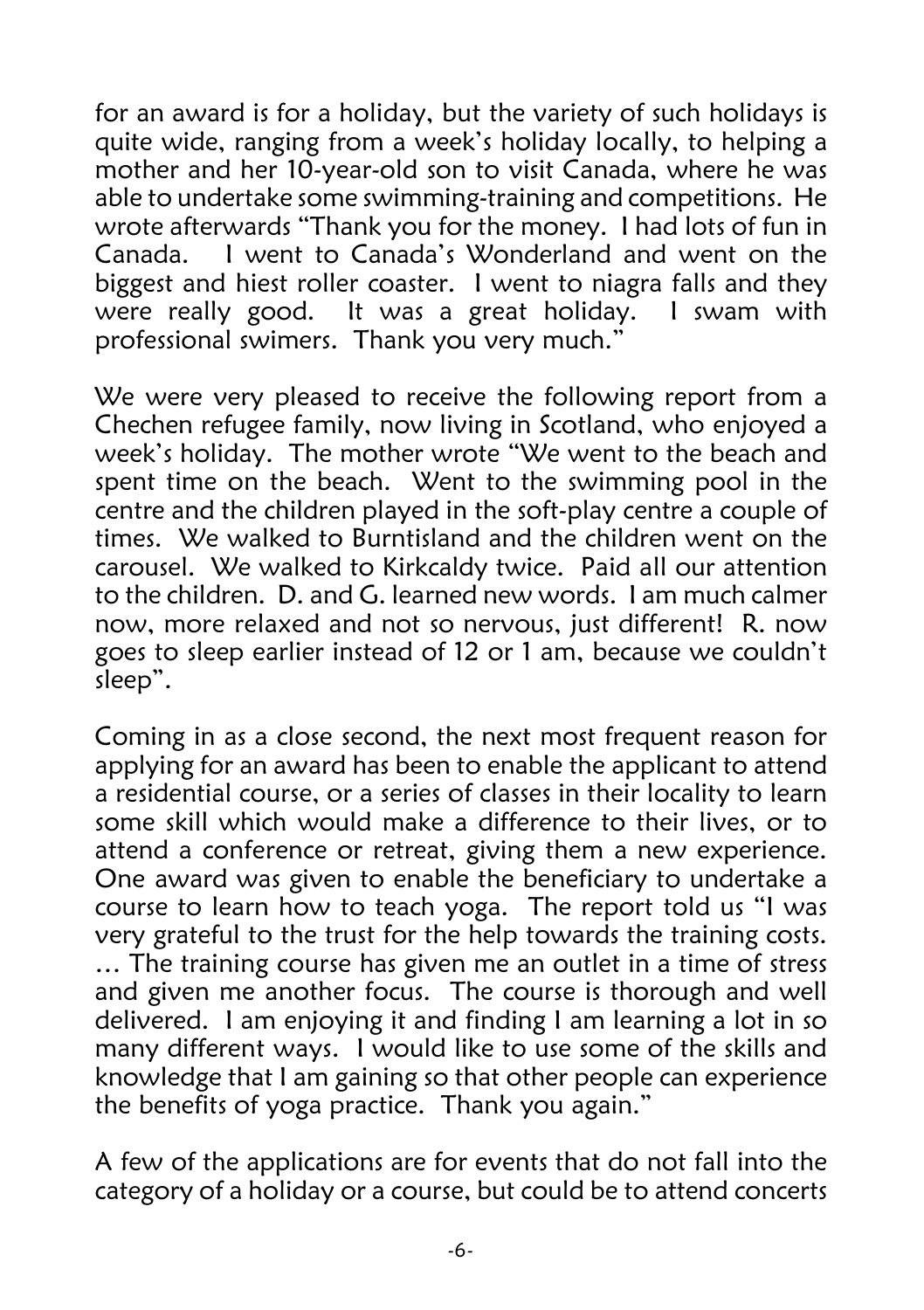or art exhibitions purely for enjoyment, or to enable someone to meet up with an old friend or relative. A post-graduate student who was missing her newly-engaged fiancé studying some 400 miles away, was given a grant to enable them to meet up occasionally during the year. She wrote "Thank you very much for your incredibly generous grant. I can't tell you how grateful I am! … Your grant will cover travel costs making it possible for us to meet up and spend time together and be very, very happy! … I am thrilled that there is a trust that can focus on the joys of life. It is a beautiful idea, and I am grateful to have been considered for a grant".

The last category into which a few of the applications fall, is for some goods, such as a particular piece of software for a computer, a camera and a special purpose computer printer. An unusual request came for help towards the cost of the purchase and installation of a multi-fuel stove in a large living room in a croft in the Highlands. The beneficiary said "The stove (installed just before Christmas) has changed the room completely. Our sofa now divides the room into the outlook (summery) bit and the cosy winter bit. … We had a party to which 17 people came – warmed and admiring. Many thanks."

Administering the John Wigham Enjoyment Trust has truly been an enjoyable, humbling, satisfying, moving, and at times an emotional experience for the trustees. Long may it continue to be so!

Further information and application forms may be obtained from Anne Miller (0131 447 3268, or anniemiller1@tiscali.co.uk).

### **On representing Friends at the General Assembly of the Church of Scotland , 2009**

### **Margaret Mortimer**

 A huge parcel arrived at my house. Ah yes - The General Assembly! I found within it invitations to receptions and suppers, an excellent cd showing the organisation and idiosyncrasies of the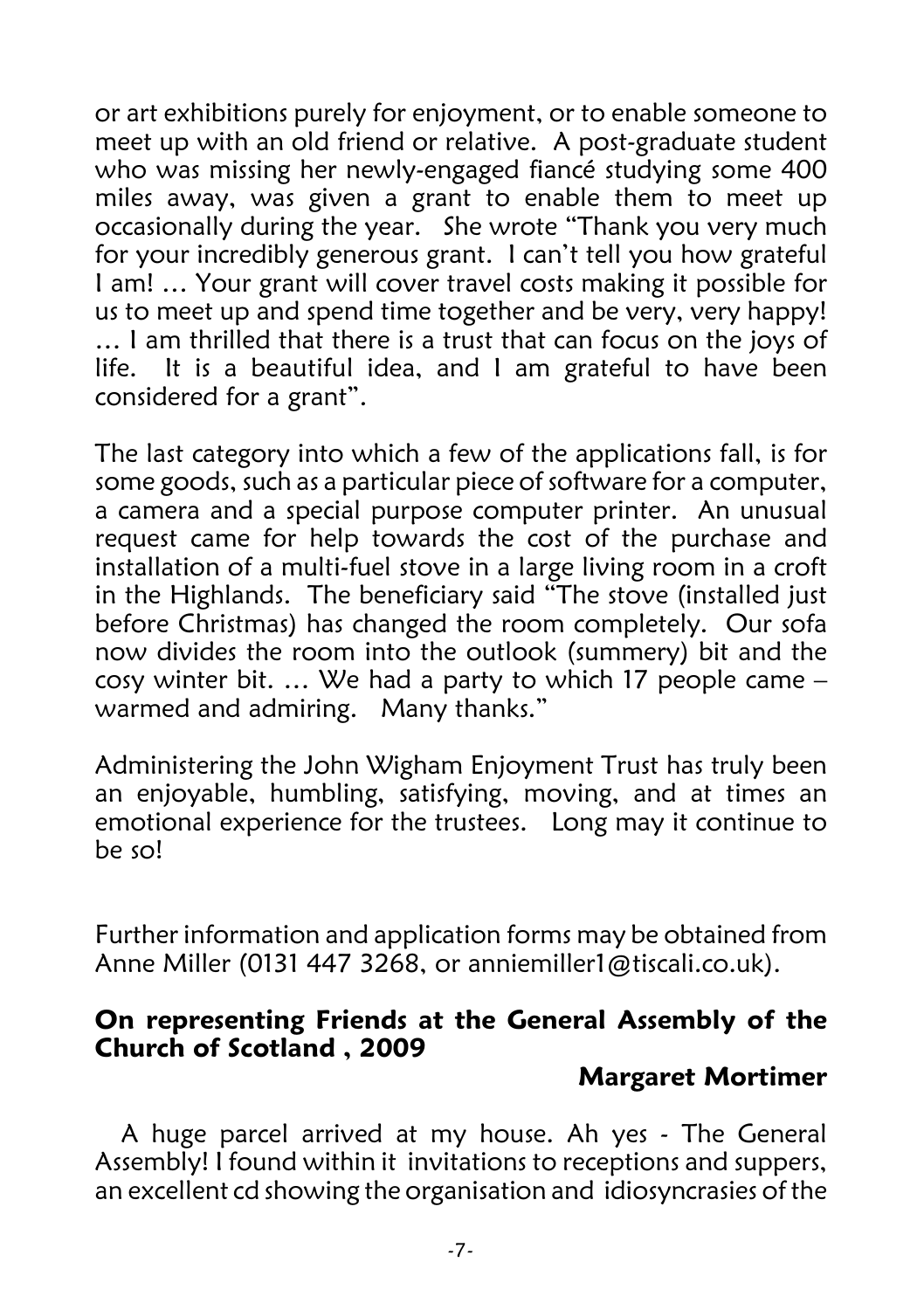Assembly, some background papers, and a very thick book of the processes for the week - just like Documents in Advance. The annual reports of the Kirk's myriad committees were in this, too, and it all looked very daunting. Closer inspection revealed so much substantial work which the Kirk is carrying out within Scotland and internationally.

I still felt some anxiety however. What should I wear? Would I - and Friends generally - be viewed as "unsound" by the assembled multitudes? How would I cope with serried ranks of Reverends I.M.Jolly? How would it compare with Yearly Meeting? I did discover, in the event, that my anxieties were unfounded.

 The hospitality of the Kirk was so generous, thoughtful and kind. Those of us from the other Christian churches were brought together at the beginning, sat together, and were invited to various events where we could meet each other as well as members of the Kirk. The inclusion was spiritually-based - much emphasis was placed on our participation in the Assembly. We were warmly welcomed in session by the Moderator; we could speak in any session; and we were encouraged to voice any agreement/disagreement we might feel with an issue. I wanted to speak on several issues, particularly in the session on same-sex partnerships, but felt paralysed by the technology!

 I did, however, during the session on child protection ask if the Kirk had any connection with "Circles of Support" the answer was not at present, but they are aware of the project.

 There were more similarities with our Yearly Meeting than I had imagined. The Assembly Hall bears some resemblance to the Large Meeting House in Friends' House in its layout, and the processes of the week were much like ours in Yearly Meeting, with committee reports being presented, discussed and agreed although instead of our "I hope so" the participants really did vote with their feet - by stamping on the floor under their chairs. The discipline was exemplary, and while the Assembly was for business, and so differed from our "Meetings for Worship for Business", proceedings were in a spirit of quiet respect. The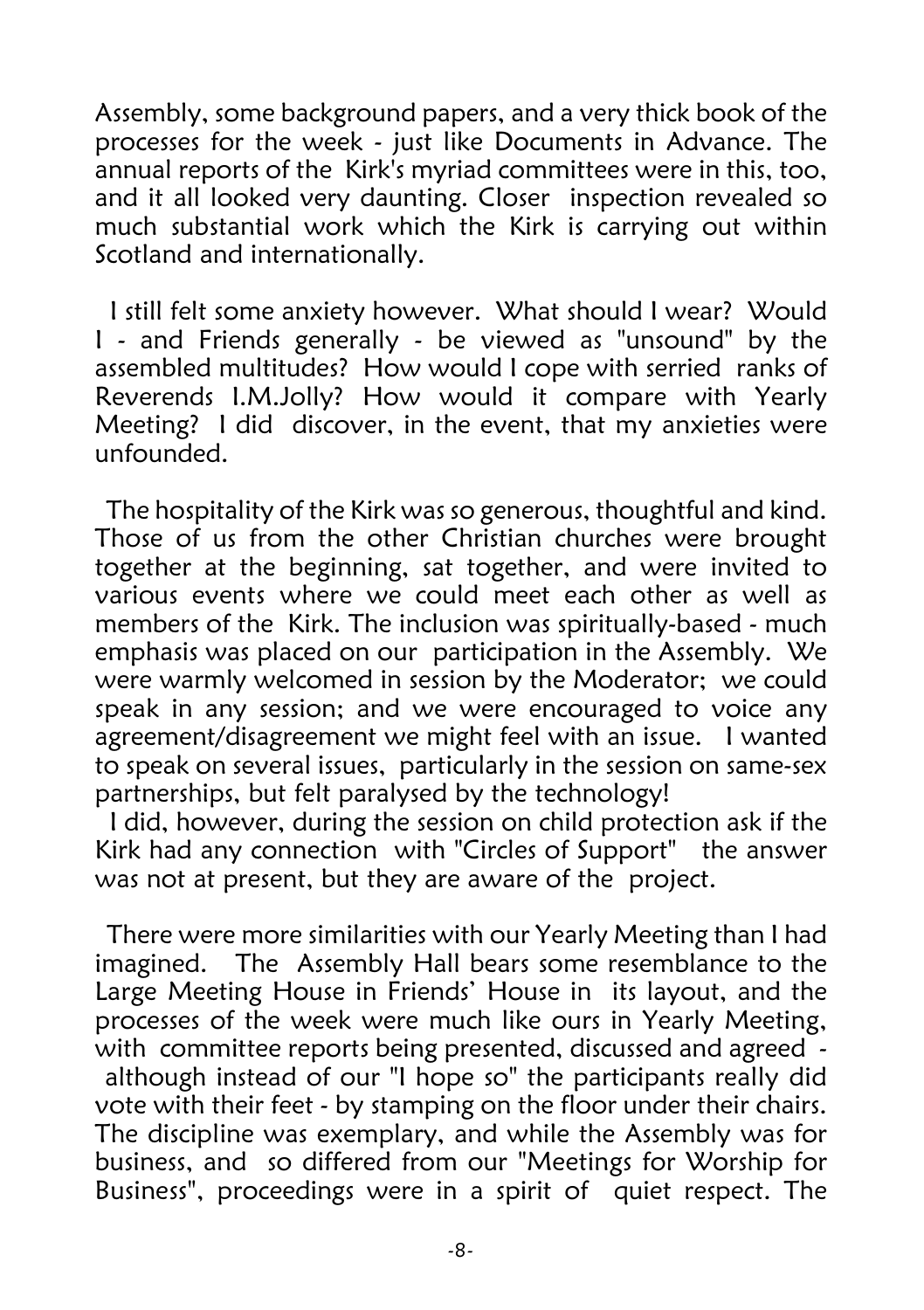Moderator called people to speak as they indicated their wish electronically. He read out their names from a screen, rather than exercising the discernment of our Clerks.

 Many of the issues discussed resonated with me from a Friend's point of view - Trusteeship, the safeguarding of children and vulnerable adults, peace, declining financial contributions, the environment.

 Same-sex partnerships was a major issue, as many Friends will be aware from the media interest. At one point the General Assembly became a court as a challenge was presented by some members of a presbytery where an openly gay minister had been appointed. They challenged the legality of the decision to appoint him. Their appeal was not upheld, but in an ensuing debate I heard much anger about this. I was horrified not only by the homophobia expressed, but also the ugliness of some of the contributions. There seemed to be a well-organised group focusing on this. At one point one member shouted at the Moderator, who was gently describing a possible solution - "No Moderator! We're Presbyterians. We vote!" I really wanted to speak at this point, quoting Isaac Penington but wasn't at all sure that an intervention from a Quaker would be appropriate. And I was worried about the technology.

 I was left wondering "is this ongoing ugliness really about the issue? Or is it about power, rather than morality?"

 There was so much about this week that was wonderful unaccompanied psalm-singing at the opening of the day's business; an address from Archbishop Tutu which emphasised the inclusive nature of God's love - how I wished he'd given it before the distressing discussions earlier in the week! - quiet talks with a woman Elder from Edinburgh, and a woman Minister from the West of Scotland

 And I have learned so much from this week. The Kirk has kept its own vocabulary - "Kirk session", "presbytery" and how I wish we hadn't lost ours. The Kirk is broad, and there were many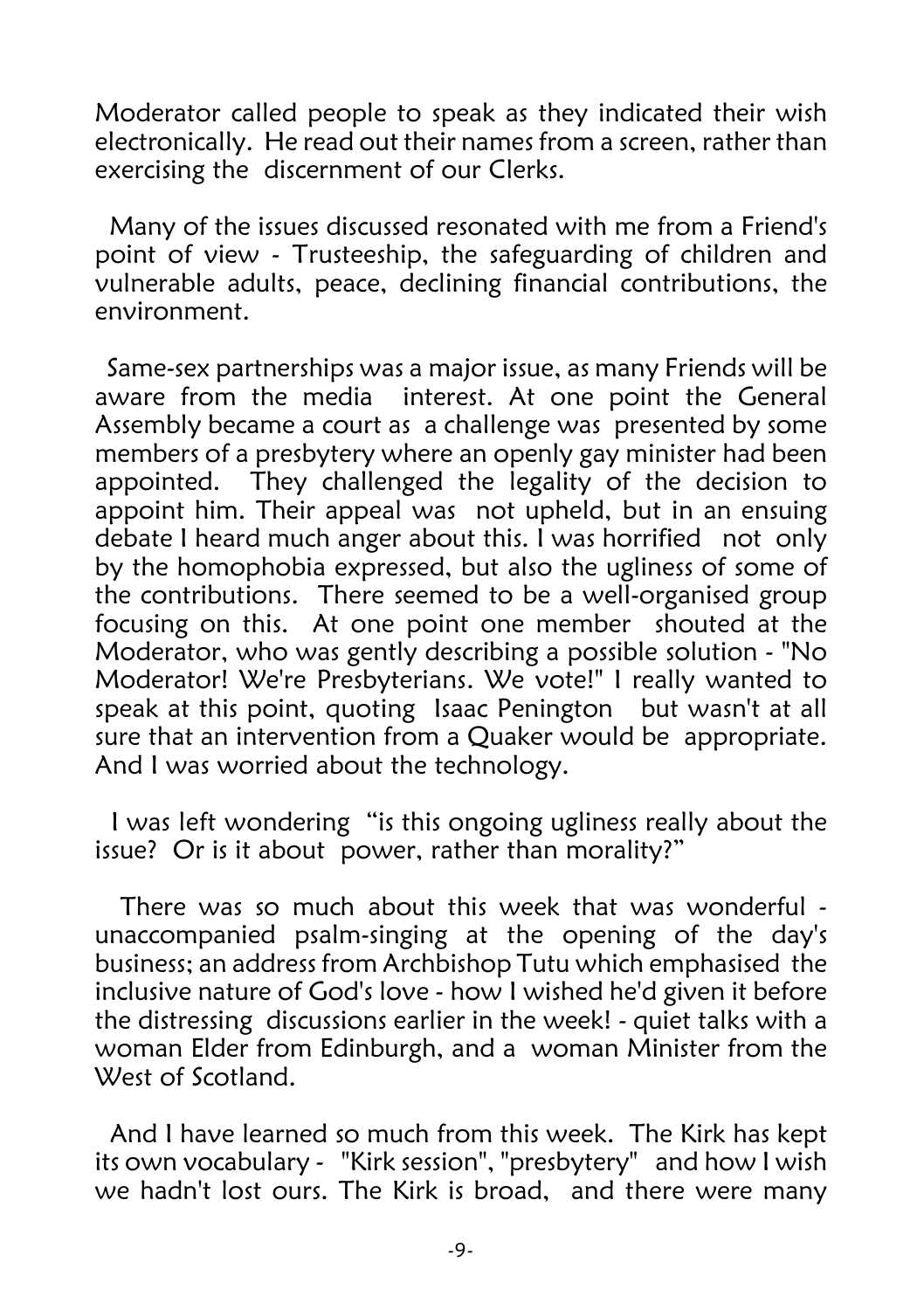members with whom I felt able to build bridges. Much good work is being done by the Kirk throughout Scotland and indeed the world, particularly in Africa, and I have begun to value ecumenical needs-based activity where I had previously denied the need for it.

 My earlier worries were easily dissipated I found no Reverends I.M.Jolly, but I did find many warm, kindly souls every bit as concerned about the world as Friends. No one told me that Friends are "unsound" but Mario Conti and others did express thanks for Friends' contributions to ecumenical and other activities "out of all proportion to your numbers".

 The final event was the "clapping-out" of the Lord High Commissioner (George Reid) and the current and previous Moderators, as they left the Assembly Hall for the last time. I was standing against a wall, and as they passed by they seemed to be turning to me, smiling and waving. I was rather surprised by this, and then realised that Scott Rennie the minister at the centre of the Aberdeen controversy was standing next to me, and of course it was he whom they were greeting! One elderly male former Moderator came over to us, and kissed Scott on the cheek.

Such grace.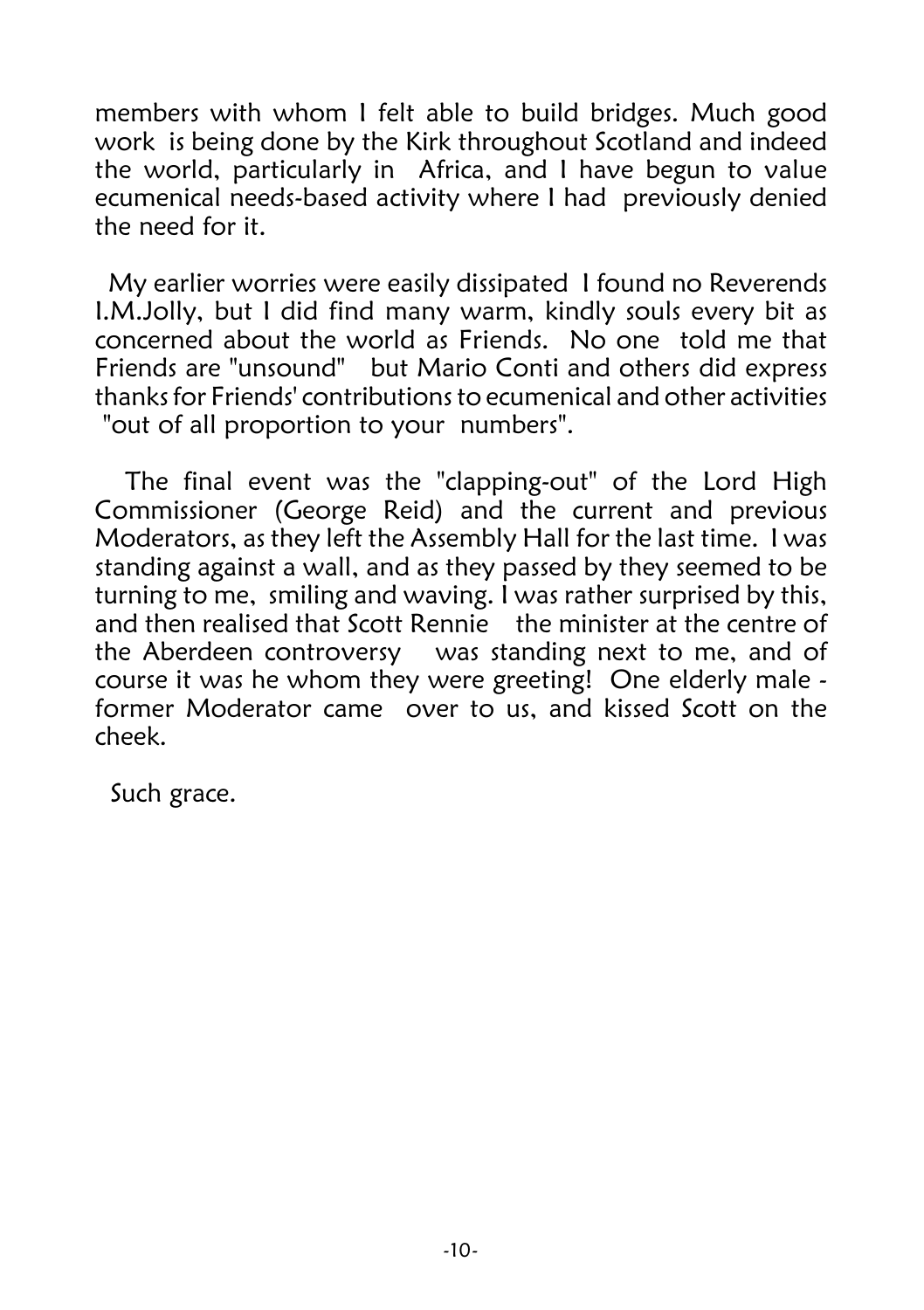# **ACTS Church and Society Network Barbara Potter**

At our meeting on 9 September we heard of progress in planning a conference jointly organised by ACTS and the Scottish TUC. It will be held on Friday 6 November at the Easter Road Conference Centre. The keynote address will be by Richard Wilkinson, author of *The Spirit Level* – why more equal societies almost always do better. I can recommend Richard as a speaker having heard him give the Salter Lecture at Yearly Meeting Gathering this year. A Scottish Minister will then outline government perspectives on tackling income inequality, followed by responses from the trade unions and the churches. The afternoon has opportunity for follow up on specific topics in 5 different workshops. With a conference fee of only £10 this day has a lot to offer. Further details from www.acts-scotland.org and follow the link. We discussed a paper we had received from the Scottish Council for Voluntary Organisations (SCVO) entitled Scotland's Global Crisis: towards a civil society response? This lists 11 topics including increased carbon taxes, replacing GDP with an index of well-being and sustainability, and structural reform of banks, seeking responses from other organisations with a view to holding a wider civil society conference this winter, to discuss how these proposals might be promoted as part of public debate. Further details from the SCVO website at www.scvo.org.uk On mentioning Circles of Support and Accountability there was a positive response especially from the Church of Scotland, so there may be a possibility of the churches taking this forward together.

> **Quaker Housing Association Scotland Annual General Meeting Sunday 15 November, 1-00 pm Glasgow Meeting House**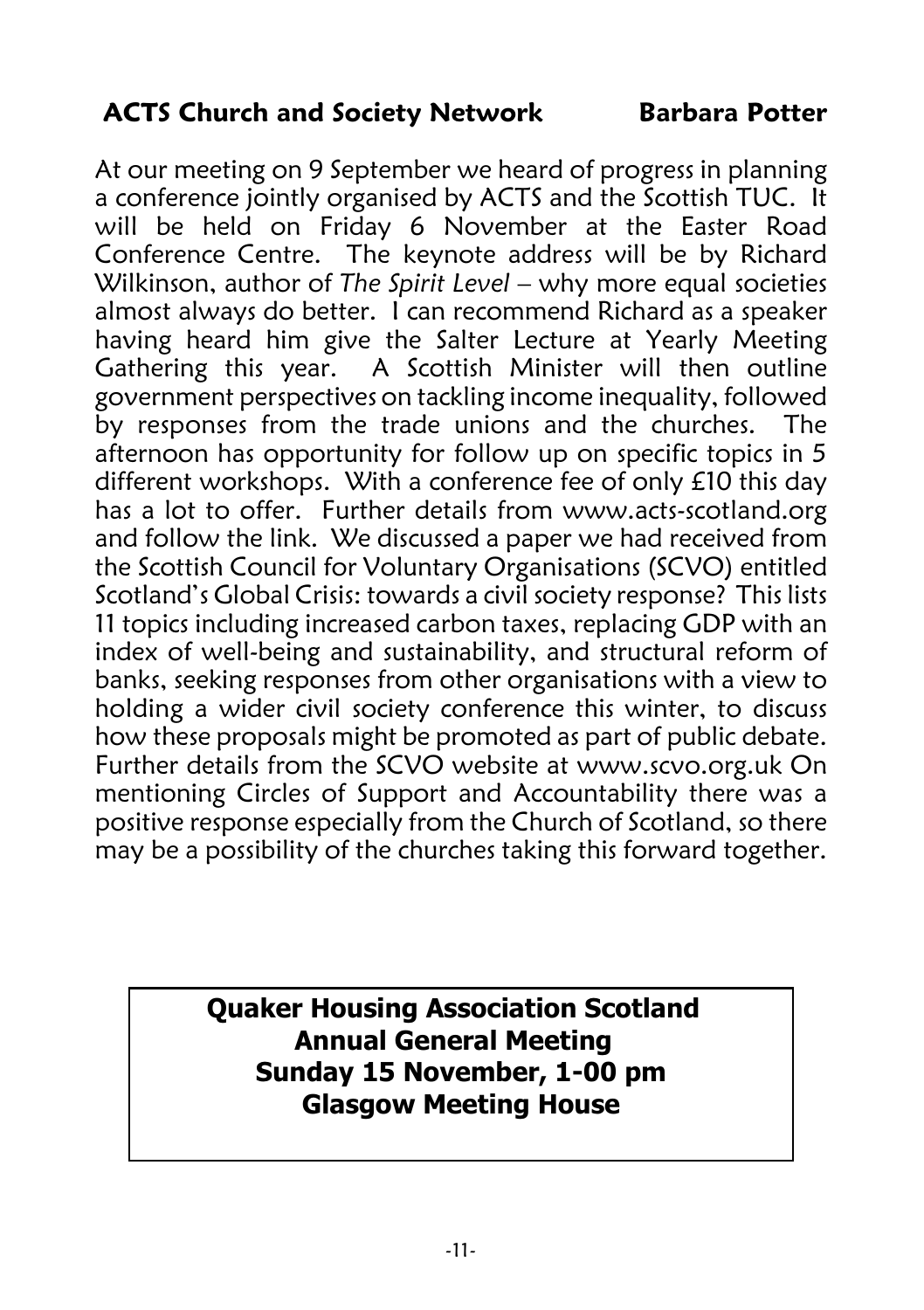# **Meeting for Sufferings The State Better Kennedy**

Meeting for Sufferings, the body charged with acting as Yearly Meeting in between its official sessions, met for its Meeting for Worship for Church Affairs in the Small Meeting House on  $3<sup>rd</sup>$ October 2009.

As this was the beginning of a new triennium with about a third of the members of the Meeting being "technically" new – though some were well kent faces having served in a previous triennium, the Clerk took Friends gently through the agenda.

Much of the meeting was taken up by the consideration of minutes from Yearly Meeting Gathering. One of these was Climate Change and members of Sufferings were encouraged to make sure Friends in our respective Meetings have seen the BYM statement on climate change and are thinking about the commitment they can make in it to change their own lives. We were encouraged to tell you about the 10:10 campaign and encourage them to sign up. Look up details and ideas for steps that you can take at http://www.1010uk.org. Should Sufferings sign up for itself and/or for all Quakers in Britain? Although there was not time to discuss this matter I personally have a stop in my mind about initiatives like this!

Whilst it is perhaps impressive that individuals might commit to cut their carbon footprint by 10% during 2010, it still remains the fact that the far and away the single biggest polluter in the world is the United States military. Any savings made by the 10:10 initiative is by comparison small fry. Even if every citizen of the UK cut their carbon footprint by 10%, this still wouldn't equate to a fraction of what the US military use. Perhaps this is a bit defeatist, but I would personally be happier if the 10-10 initiative also tried to influence the US military in cutting their carbon footprint. Now that would achieve something!

A second point, which is often missed is that whilst we are encouraged to cut our carbon footprint, no moratorium has yet been issued by groups such as the G-20, on the search for more hydrocarbons in which huge investments are made, and are one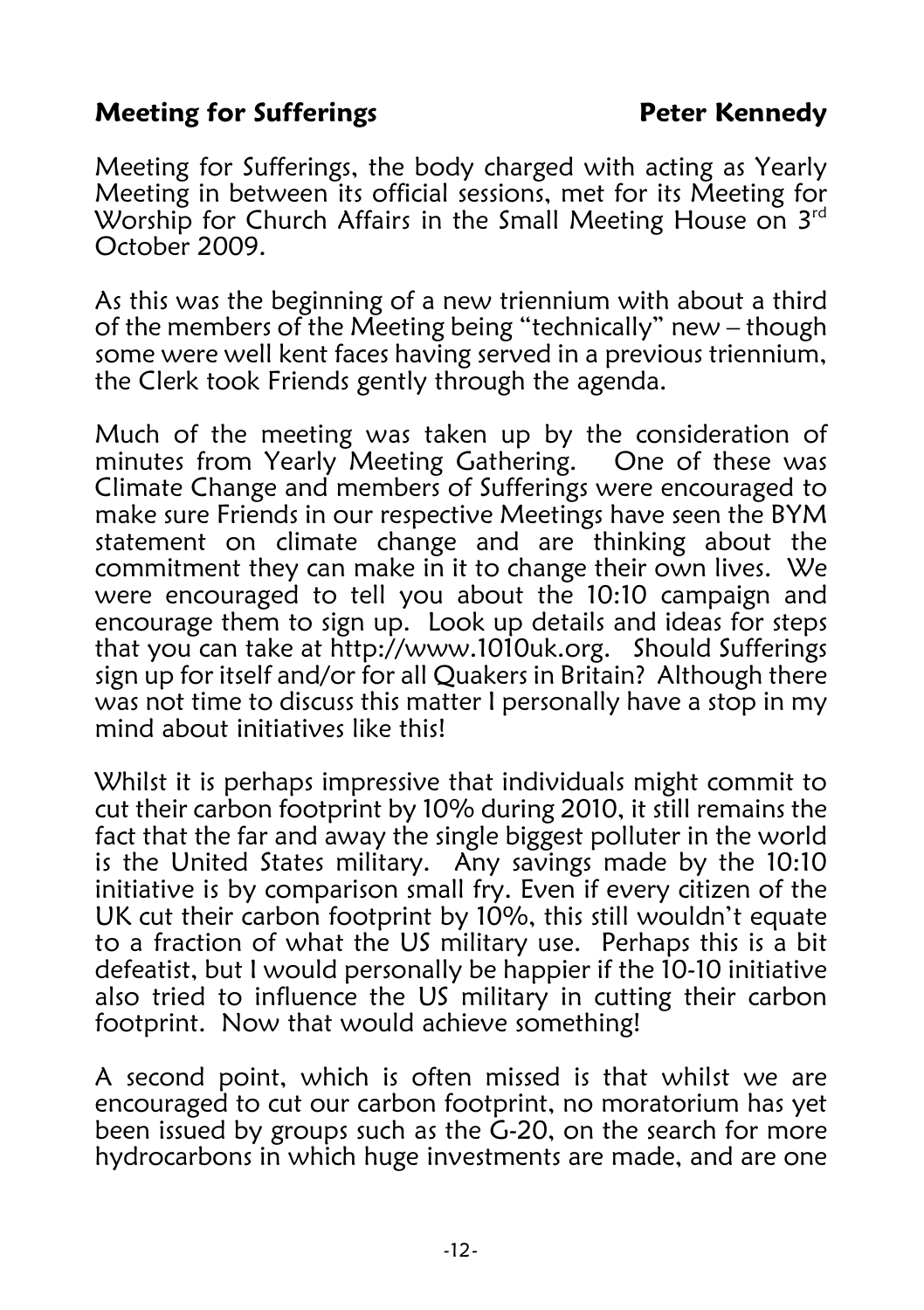of the underlying reasons for much of the world's conflicts.

Another of the issues considered at Yearly Meeting Gathering was that of Same Sex Marriage. Meeting for Sufferings was asked by YMG to initiate several strands of action which are already in hand as per YMG 2009 Minute 23. There will be an interim process for conducting same sex commitments in meetings while work goes on to revise Quaker Faith and Practice. There may be developments in the near future on changing the law through amendments to the Equality Bill in England and Wales, though not Scotland. We were reminded that some Friends will find our corporate position challenging. The leaflet *We are but witnesses* from the Quaker Committee for Christian and Interfaith Relations might act as a useful starting point for discussions with Friends locally, and with neighbouring churches and faiths.

When it came to the time the clerk presented the minute on this item, I'm not sure whether she was testing us, since the heat and/or effects of over-indulgence by some at lunch was beginning to tell, but as she quoted the YMG minute I was sure that she had misquoted the number. On checking the YMG minutes, it appeared that she had indeed had a dyslexic moment, for she had in error transposed the YMG minute 32 for 23. With some trepidation I rose to my feet to question the minute, fortunately, my interjection was gratefully received. So it would seem that even the most experienced of Clerks can sometimes get muddled with their minuted

Friends being Friends, it was perhaps not surprising that when considering the list of appointments, questions were raised over one appointment. That is perhaps one of the good things about our process, that we can challenge things in a spirit of loving concern for the individual concerned. In this case, concern was raised that the same Friend was being asked to give simultaneous service to the different parts of the centrally managed work. Central Nominations Committee were asked to reconsider this and come back at a future meeting.

During consideration of the Draft Operational Plan 2010-2012 and Budget for 2010 the meeting was reminded that we cannot use reserves more than once. Donations are needed to support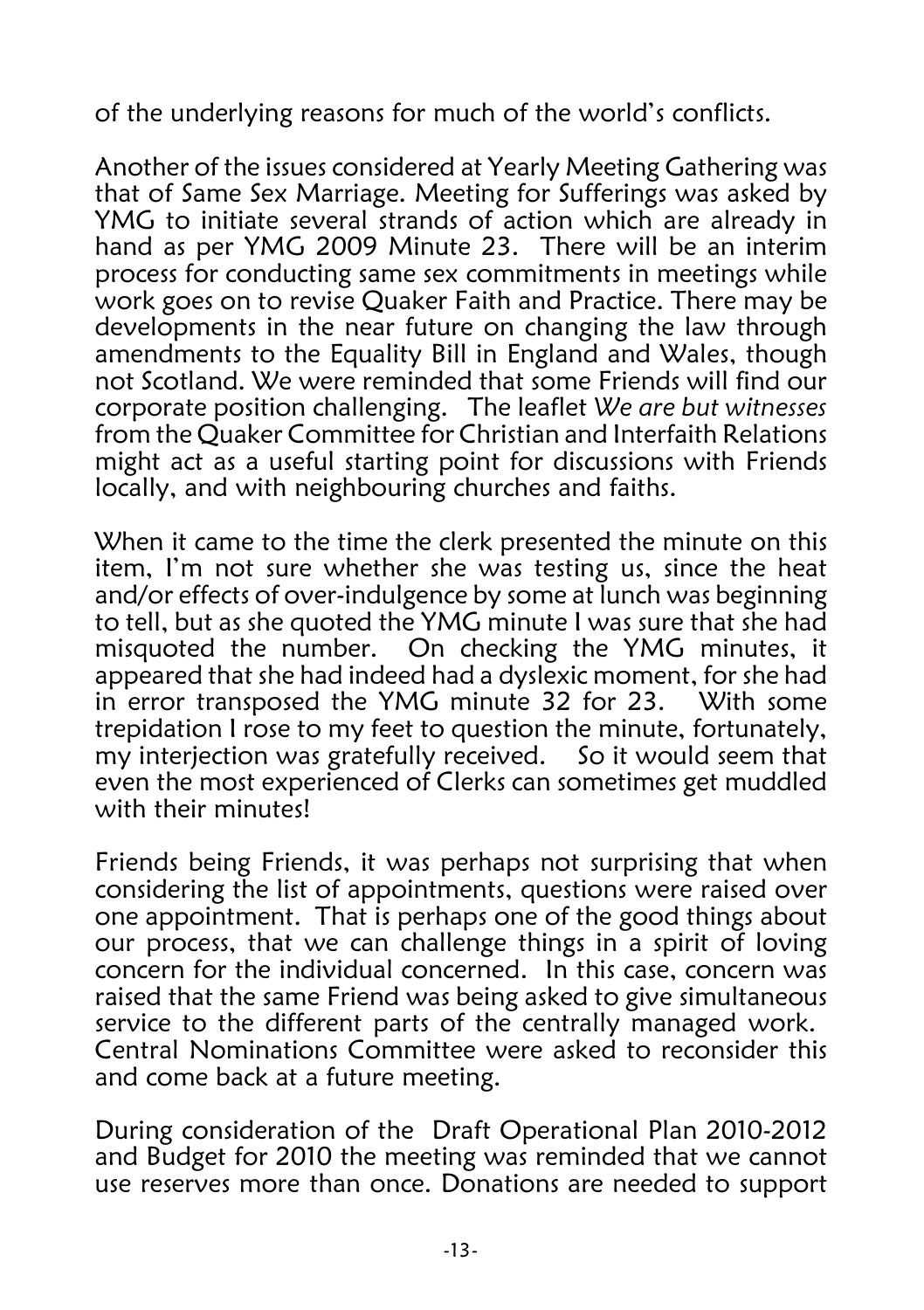the work that we want to see done. There is anecdotal evidence that some Friends and attenders are not even being asked to contribute.

The Recording Clerk explained the processes by which the priorities of Meeting for Sufferings in the Framework for Action are being developed into the operational plan by Trustees, Management Meeting and relevant committees. She has introduced the draft Operational Plan 2010-2012 showing how particular projects relate to the priorities. We recognised the difficult judgments which Trustees, Quaker Finance and Property Central Committee and our staff "Management Meeting" need to make and we minuted that we uphold them in their task.



# **Christmas Carol Andrew Kinnear**

A baby in a manger. The herald host appears. A star shines bright and casts its light across the troubled years. *"Peace on earth, goodwill to all."* We sing it once a year And then retreat behind a wall of prejudice and fear.

While children cry in hunger, we celebrate the feast, Yet sidetracked with display and myth the basic theme is missed. *"Peace on earth, goodwill to all."* Let's sing it loud and clear, Not only as our Crristmas call but all throughout the year.

Secure the children's future: an end to war and strife. Let neither pride nor fear divide. Reach out in love for life. *"Peace on earth, goodwill to all."* Let hope and trust increase, As each successive bar must fall - for *"We Shall Live In Peace!"*

# **Report of QCCIR meeting 9-11 October 2009 at Whirlow**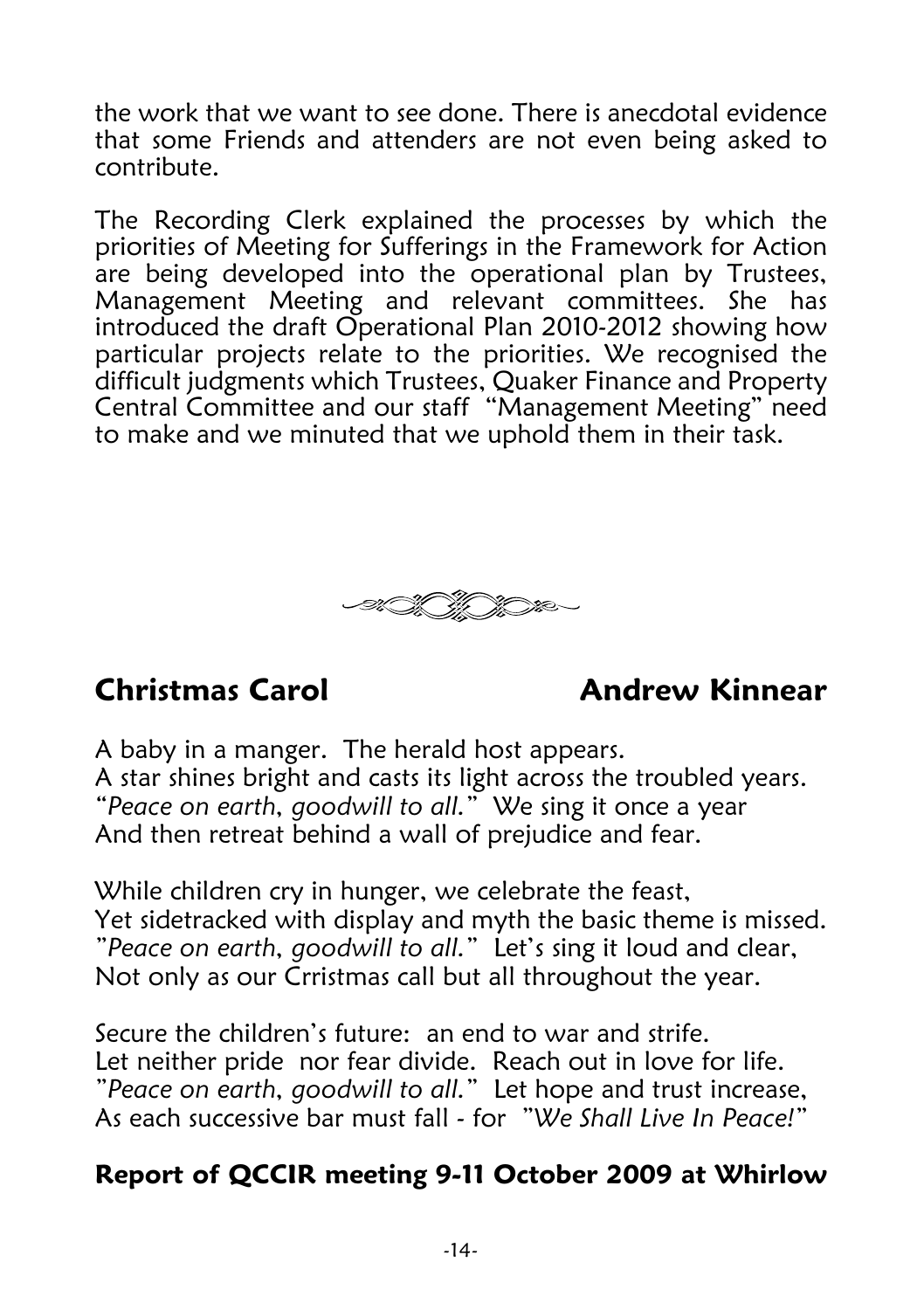# **Margaret Peacock**

As GM's nominee on Quaker Committee for Christian and interfaith relations, I am reporting to GM. We meet in different places throughout the country, in order to meet local Friends and hear their experiences of interfaith and interchurch activities. This time we were privileged to hear about Sheffield being a City of Sanctuary, and about one Friend running a retreat house for anybody who wishes to come.

We used to be a much larger committee, because we do all the work ourselves with minimum secretarial support from Friends' House. However, the new BYM trustee body has limited us to 15, so we now follow the Quaker Life model and recruit Friends from outside the committee to spread the work more widely. This process is in its infancy, and we hope to work with all the AM correspondents.

As a slim committee, we need to slim down our Quaker representation on various external bodies. We shall keep the Churches Together in Britain and Ireland, plus the associated four national bodies, plus the Churches Inter-religious Network. That was quite enough decisions for one meeeting; more will be attended to next time.

Because we are the committee that represents Friends to other churches, we have some theologians, and connections to others. Most recently we have responded to World Council of Churches *The Nature and Mission of the Church*, and *Quakers and the Ecumenical Agenda*. And of course the recent necessity to explain ourselves to other churches and faiths has caused us to undertake the rush job of writing *We are but witnesses.*

Previously we have written several small leaflets on arranging interfaith or interchurch occasions, and on Rememmbrance Day. All these are downloadable from the Quaker website.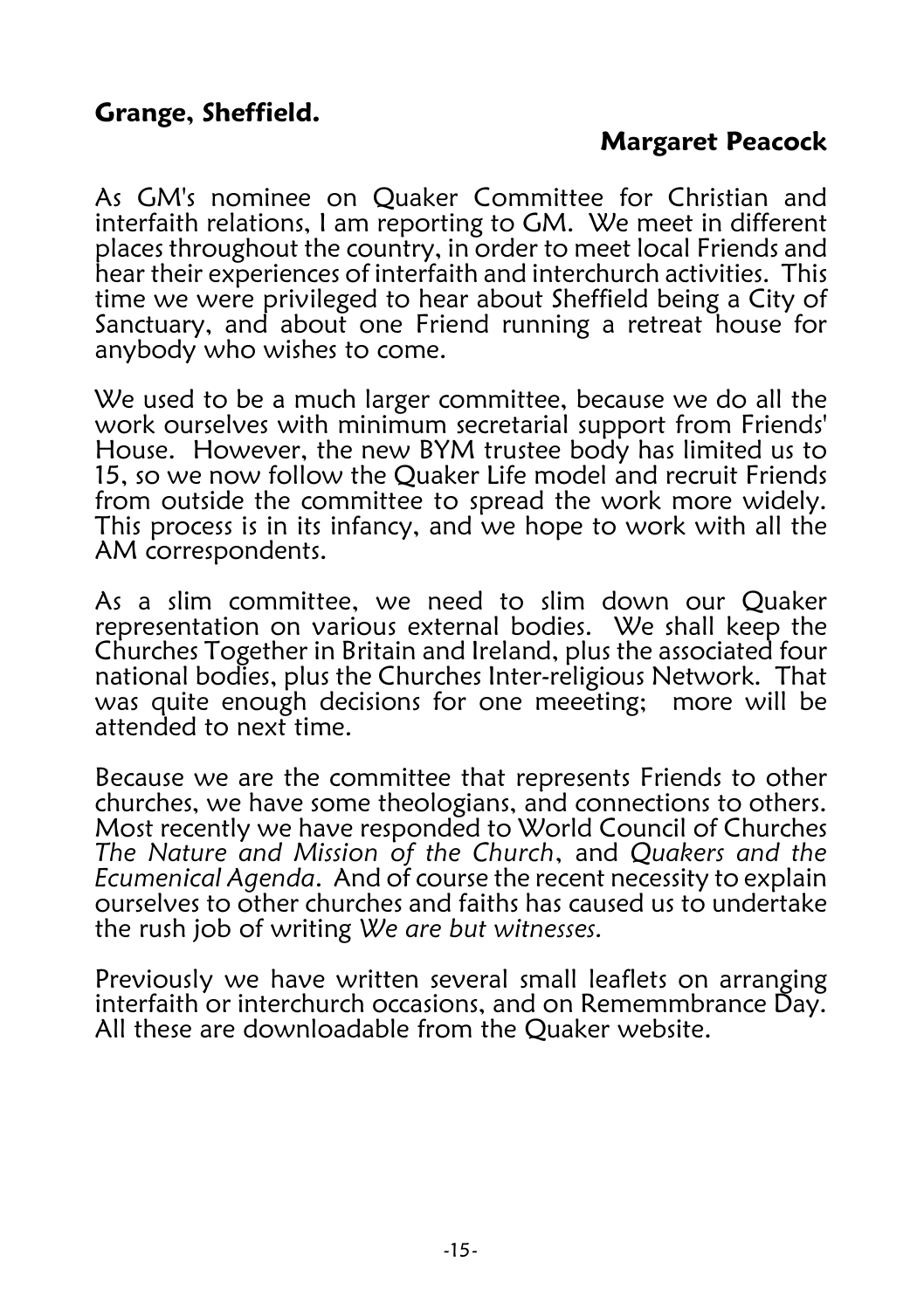### **Report from your Representative Friend Pamala McDougall**

As usual, many varied meetings, events, talks and conferences – all interesting and enjoyable. Here is a sample.

1. *Church of Scotland annual Guild conference.*

Having given a presentation on 'Quakers and Testimony to Justice' to the Guild in Edinburgh in August at the start of their new theme 'What does the Lord require of you?', I was looking forward to renewing some friendships made there and hearing how the theme had progressed. This time I was joined by Margaret Boland and Alison Burnley, the latter representing the Quaker tapestry. Alison Twaddle, General Secretary of the Guild, was unable to be with us through serious illness and sent a greeting by video. She was missed greatly and there was a huge amount of loving feelings and prayers directed towards her. There was a stirring address given by the Moderator of the General Assembly, Bill Hewitt; a review of past work and a novel way by live interviews of the description of the charities the Guild will support in 'doing what the Lord requires'. We enjoyed some very rousing hymn singing which carried out of the open doors of the Caird Hall into the sunny Dundee city square. A wonderfully uplifting occasion where we felt warmly welcomed.

2. Ecumenical Committee of the Church of Scotland 23<sup>rd</sup> - 24<sup>th</sup> September

As an invited representative (one out of 3 of the ACTS church members) I enjoyed an overnight stay at Scottish Churches House in one of the beautifully refurbished rooms (en suite!) . There was a long agenda and we reps were fully part of the discussions. Items included financial matters – worryingly depleted for ecumenical affairs – and the difficulties of meeting OSCR requirements. The Church of Scotland has set up a Commission to investigate its members' views and ideas and 2 of its members joined us for a session. They were particularly interested in how Quakers manage with our separate meetings and charitable status. The enthusiasm for world wide ecumenical work was evident at the meeting and updating of plans for the conference 'Edinburgh 1010' were heard. I shall personally miss the fellowship and generous hospitality of this group on behalf of Friends.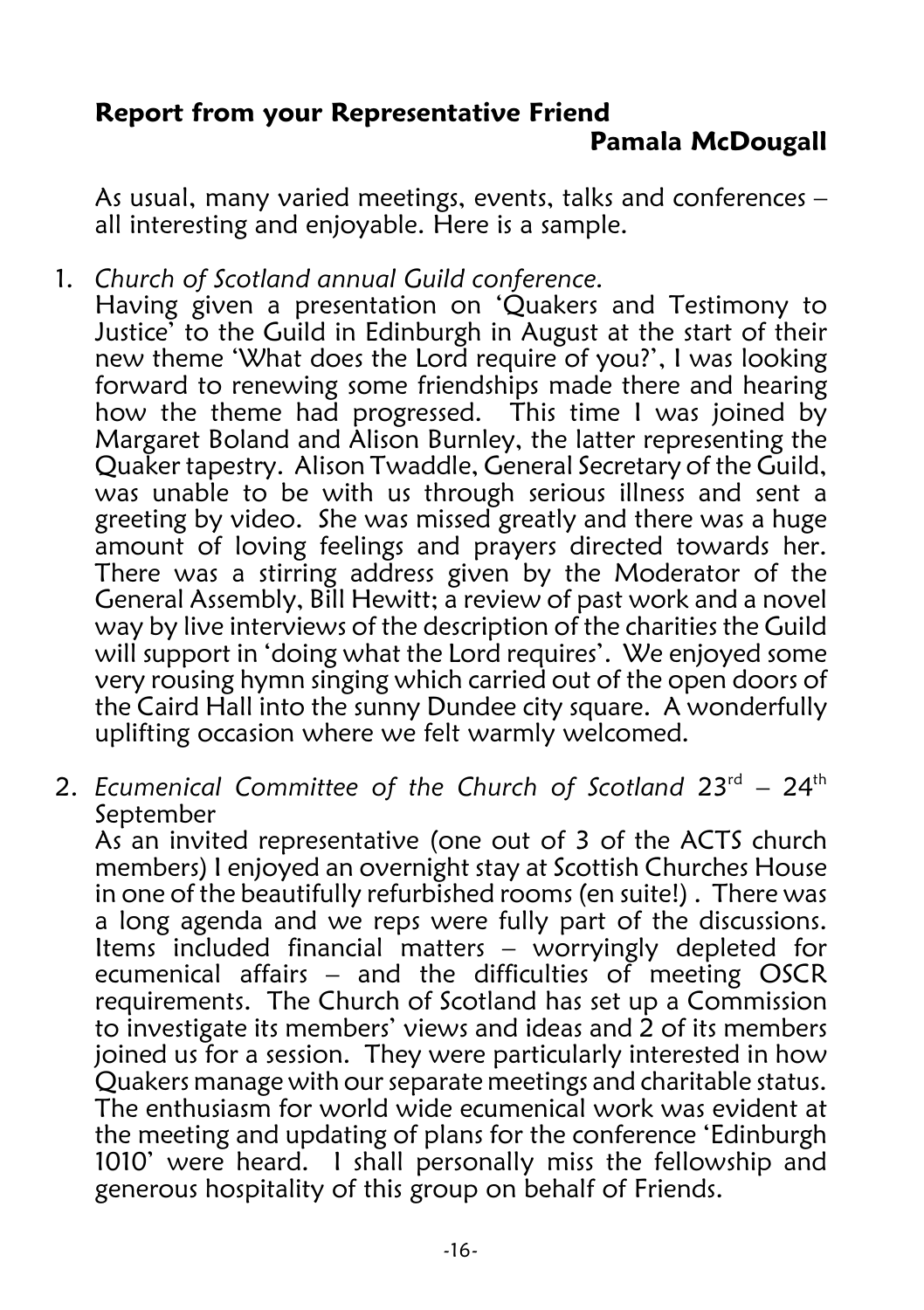- 3. *ACTS Members' Meeting 7<sup>th</sup> 8<sup>th</sup> October* 
	- Another stay at Scottish Churches House and its wonderfully calm ambience for the ACTS Members' meeting with our new convener Philip Kerr. As member churches rotate to provide a convener, it is the turn of the Roman Catholics and Philip is a parish priest. Margaret Peacock and I had hardly time to draw breath, never mind have much time together as we immersed ourselves in the busy agenda. As Quaker reps, we had some items and papers to present which were –

a) 'We are but witnesses' on marriage equality and the decision of BYM to recognise same-sex marriages.

b) Our booklet <sup>7</sup> Quakers and the ecumenical agenda'

c) '10-10' which is a paper on ecology in which all are invited to sign up to reducing 10% of our carbon footprint by the end of 2010.

d) A proposal to ask ACTS to write to Prime Minister Gordon Brown approving his intention to reducing Trident as a step in the right direction. It was decided that ACTS General Secretary, Stephen Smyth, be asked to write to each of the member churches encouraging each church to write its own letter as it was felt that nine letters would be better than one.

It has been one of the minor frustrations during my time on ACTS that it often leaves the 'action' out of its name! However, I was pleased that this particular agenda item was approved at my last ACTS member's meeting.

This will be my last report to the SF as I hand over (with accompanying files!) to Leslie Stevenson as "Representative Friend (ACTS)". Nominations FG is to bring to GM a list of 'mini reps' who are willing to help represent Friends at various events and so share the load.

Thank you, Friends, for the privilege of your trust in doing this important work and especially to those who have supported me during the past 2 years, in particular Margaret Peacock who has shared so much and who always helped me to 'walk cheerfully'.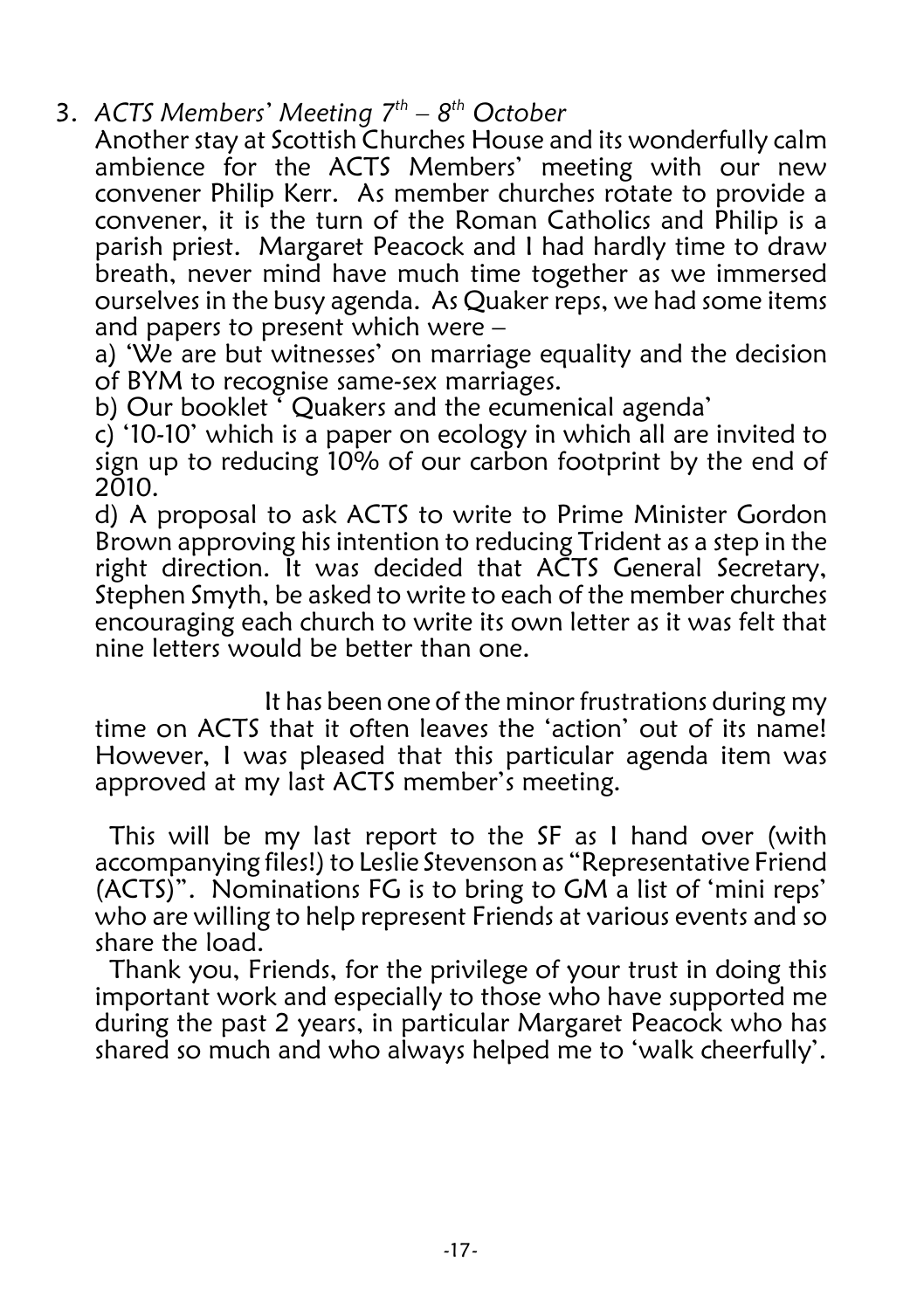## **General Meeting held on September 12<sup>th</sup> in Dundee Daphe Wassermann**

The September General Meeting is the only one in the year for which I, as treasurer, have no official duties and no preparation to do. So the first request that came to me was whether I could give our speaker a lift back to Glasgow. Unfortunately all the Friends that I knew from Glasgow were taking advantage of various public transport concessions. So I ended up having an interesting conversation with Marian Liebmann on the train back.

The train to Dundee was full of fathers and sons on a day out to the Leuchars air show. On arrival at the University I discovered that Freshers' week included armed forces recruitment on the lawn round the corner from our meeting and that someone was setting up amplification equipment for music. It was with some trepidation, therefore, that I sat down in the funnel-like chapel of the University's chaplaincy centre. Fortunately the windows were high and the soundproofing good so the noise outside was only faintly audible. The light from above resonated with the inner light.

During our business sessions we completed the task of reorganising and slimming down our Function Group structure.

Noting that this year we have an over-supply of lists of Members and Attenders, we also agreed to issue an electronic amendment list next year and in subsequent alternate years. If you haven't got this year's book, Bronwen Currie, our administrator, has spare copies.

Pamala McDougall has represented the Society in Scotland to ACTS, the Parliament and elsewhere both as GM Clerk and, subsequently, as Representative Friend. This task will now be shared more widely, with Friends being selected from an approved group of volunteers, co-ordinated by Leslie Stevenson.

Beryl Milner and Adwoa Bittle gave us their personal accounts of Yearly Meeting Gathering. Adwoa is that rare treasure, a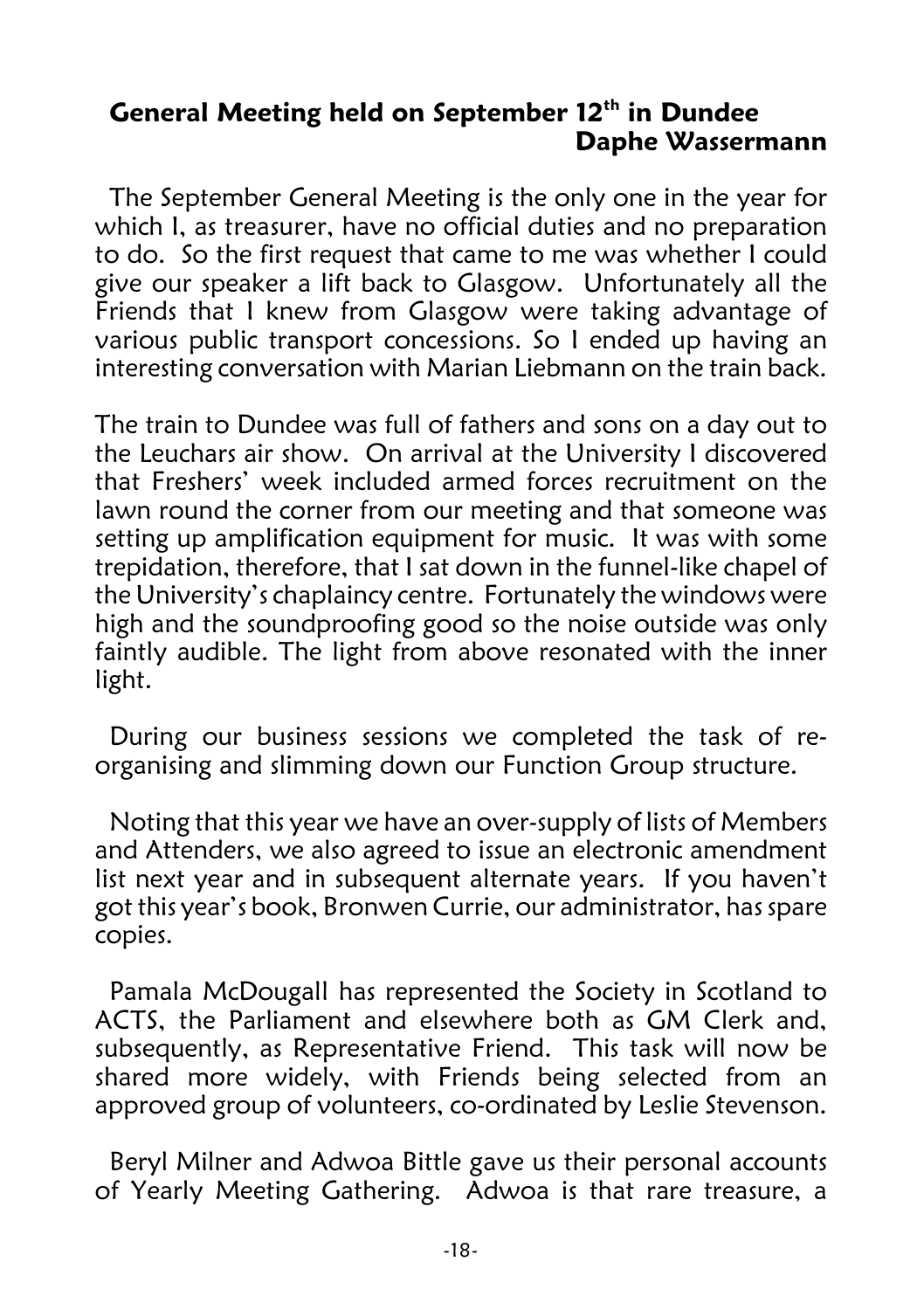young person who enjoys Quaker business meetings, and I was reminded of her reported experiences of the World Gathering of Friends in Kenya many years ago. As a less gregarious person, I am very grateful to the Friends who attend these large events and contribute their insights to the business sessions on our behalf.

Marian Liebmann's background in victim support and work with offenders led naturally on to Restorative Justice (RJ) and mediation.

The use of RJ pre-dates our punitive system which was introduced in the middle ages and has now led to overflowing prisons. Indeed, in other parts of the world it appears crazy to incarcerate an offender, leaving his family without support and the harm not redressed.

RJ brings together the offender and the victim and sometimes the wider community as well. RJ is no soft option as the offender must first face his or her own demons, recognise and accept the harm done. Then they can try to put things right. In some cases direct reparation to the victim is not possible but the parties are able, nevertheless, to find a way forward that heals both of them, contributes to the community and prevents re-offending.

One small story was of a young boy who got caught up with others in vandalising a milk float. After apologising to the milkman and paying for some of the damage, he was given a job as milk boy.

Despite studies that have demonstrated the benefits of RJ compared with prison, the Government continues to drag its heels. This may be because RJ is perceived as not being sufficiently punitive. We can all play our part to inform and change public opinion on this.